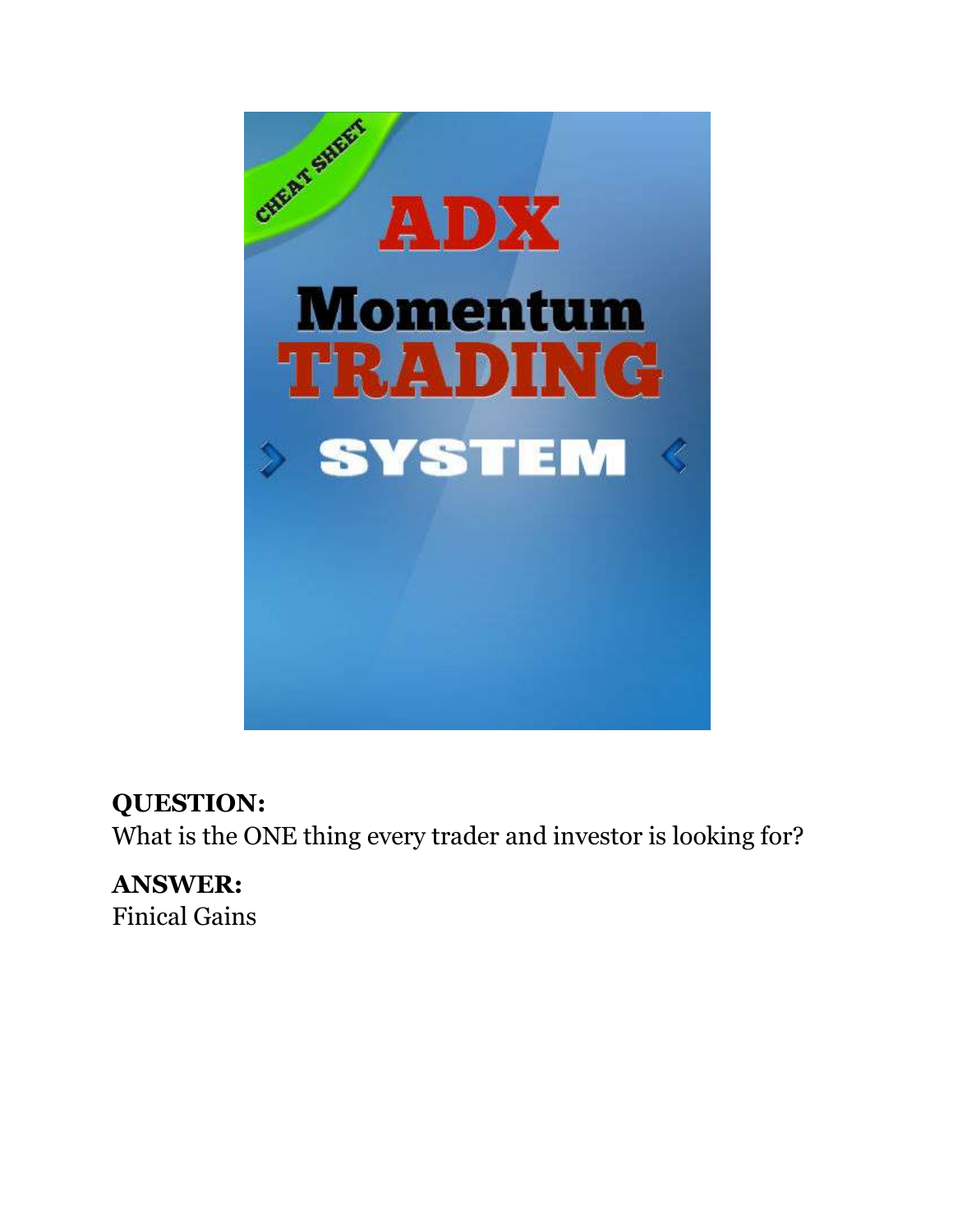## **Introduction**

 With over 22 years of Trading, Investing and Trading Education experience (as of writing this) one thing has consistently stood out when reviewing Stock Charts.

The price of every stock, every market, every index, commodity and currency will move in cycles.

At times the price moves quite slowly and at others times the price change can be explosive.

Explosive price change can happen both on the way up to higher prices and on the way down to lower prices.

Investors for the most part will look for stocks that move towards higher prices, but traders who generally have greater risk tolerance can trade stocks that are declining as well, by selling short.

The purpose of this eBook is to educate traders and investors alike on what I have found to be simplest and quickest way to find stocks that are about to have explosive moves and that can potentially lead to substantial profits.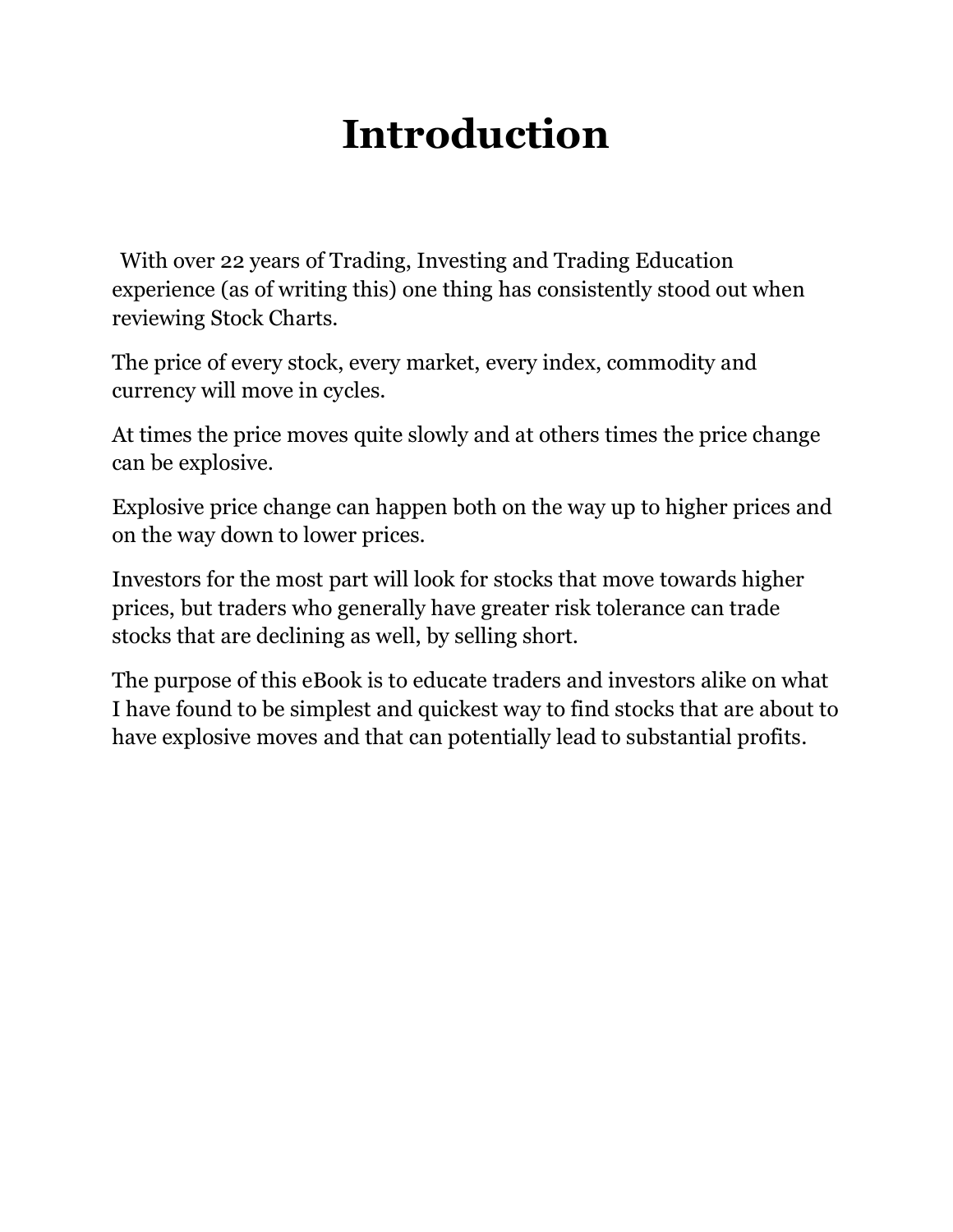## **Technical Analysis**

#### Before we begin it is important to understand the difference between Fundamental and Technical Analysis.

The methods used to analyze securities and make investment decisions fall into two very broad categories: fundamental analysis and technical analysis. Fundamental analysis involves analyzing the characteristics of a company in order to estimate its value. Technical analysis takes a completely different approach; it doesn't care one bit about the "value" of a company or a commodity. Technicians (sometimes called chartists) are only interested in the price movements in the market. (Investopedia)

#### Fundamental Analysis

The biggest part of fundamental analysis involves delving into the financial statements. Also known as quantitative analysis, this involves looking at revenue, expenses, assets, liabilities and all the other financial aspects of a company. Fundamental analysts look at this information to gain insight on a company's future performance. (Investopedia)

#### Technical Analysis

In other words, technical analysis attempts to understand the emotions in the market by studying the market itself, as opposed to its components. If you understand the benefits and limitations of technical analysis, it can give you a new set of tools or skills that will enable you to be a better trader or investor. (Investopedia)

Fundamental Analysis will look at things like the cash flow, income statement, earnings and management of a company. It will evaluate the company's products and services in order to determine its future growth and profitability.

By contrast Technical Analysis considers that the 'fundamental analyzing' of a company or stock has already been done, and will use tools such as Charts, Indicators and Mathematical Formulas to determine if money is flowing into the stock (prices likely to increase) or flowing out of a stock (prices likely to decrease), and at what rate. (Accelerating or decelerating)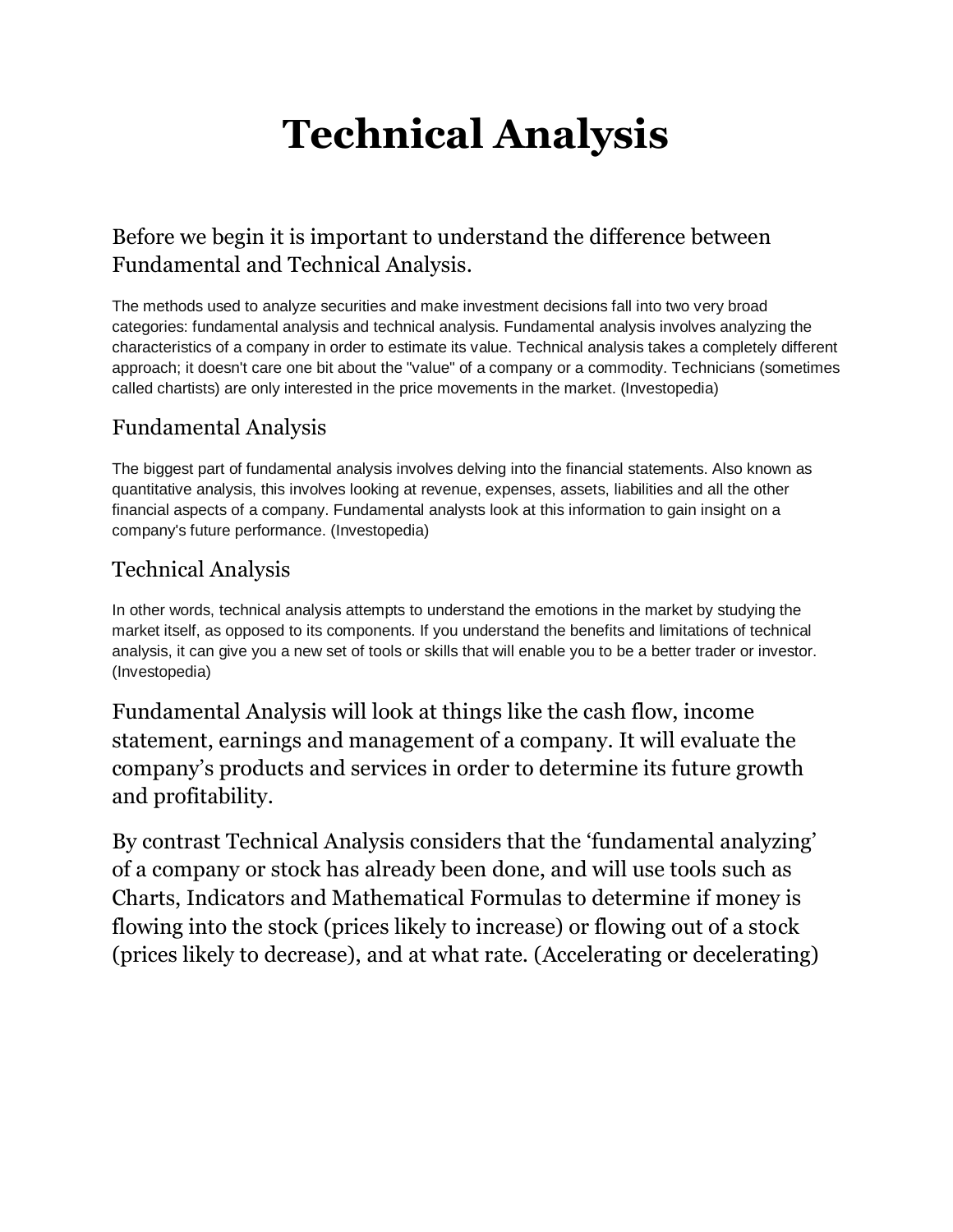## **The Tools**

#### **Charting**

In order to perform proper technical analysis of a stock you will need a Stock Charting Platform.

Fortunately with the widespread availability of stock market tools on the internet there are many excellent and FREE systems you can use. My favorite free stock charting platform is freestockcharts.com, and in fact many of the chart I am about to show you are taken directly from there.

#### **Indicators**

Charting platforms are loaded with hundreds of indicators used to analyze price movement; fortunately you will not need most of them. In fact my analysis requires only 3 indicators.

#### 1. Bollinger Band

Bollinger Bands® consist of a center line and two price channels (bands) above and below it. The center line is an exponential moving average; the price channels are the standard deviations of the stock being studied. The bands will expand and contract as the price action of an issue becomes volatile (expansion) or becomes bound into a tight trading pattern (contraction). (investopedia)

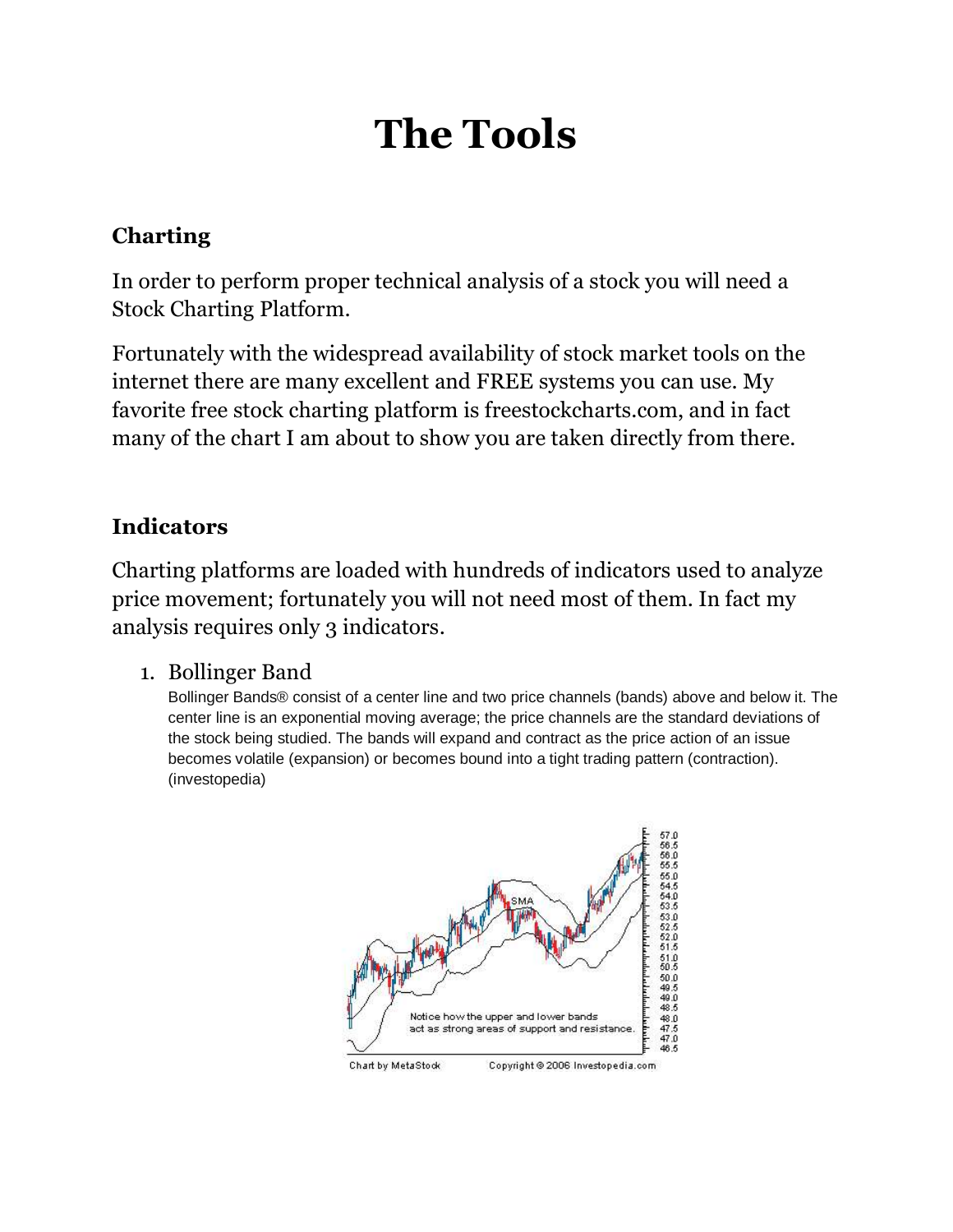#### 2. **ADX**

The ADX, which can be used as a standalone indicator to measure the strength of a trend, is also an integral part of the Directional Movement System developed by J. Welles Wilder.

The genius behind the Directional Movement System is that if segments the analysis into 3 components. They are ADX: Overall Market Strength This tells us only if the market has 'energy' but does not tell us it which direction. The ADX component can also signal the start of a new trend, or the expiration / exhaustion of an existing trend

#### $3.$  **DM** + **DM**-

The 2 DM components which stand for Directional Movement are appropriately labeled DM+ and DM-, and calculate the upward or downward trend movement.

DM+: Measures the strength of the buyers DM-: Measures the strength of the sellers

by comparing the DM+ and DM- the Indicator has a unique ability to measure and summarize both upward and downward movement, and compares the 2.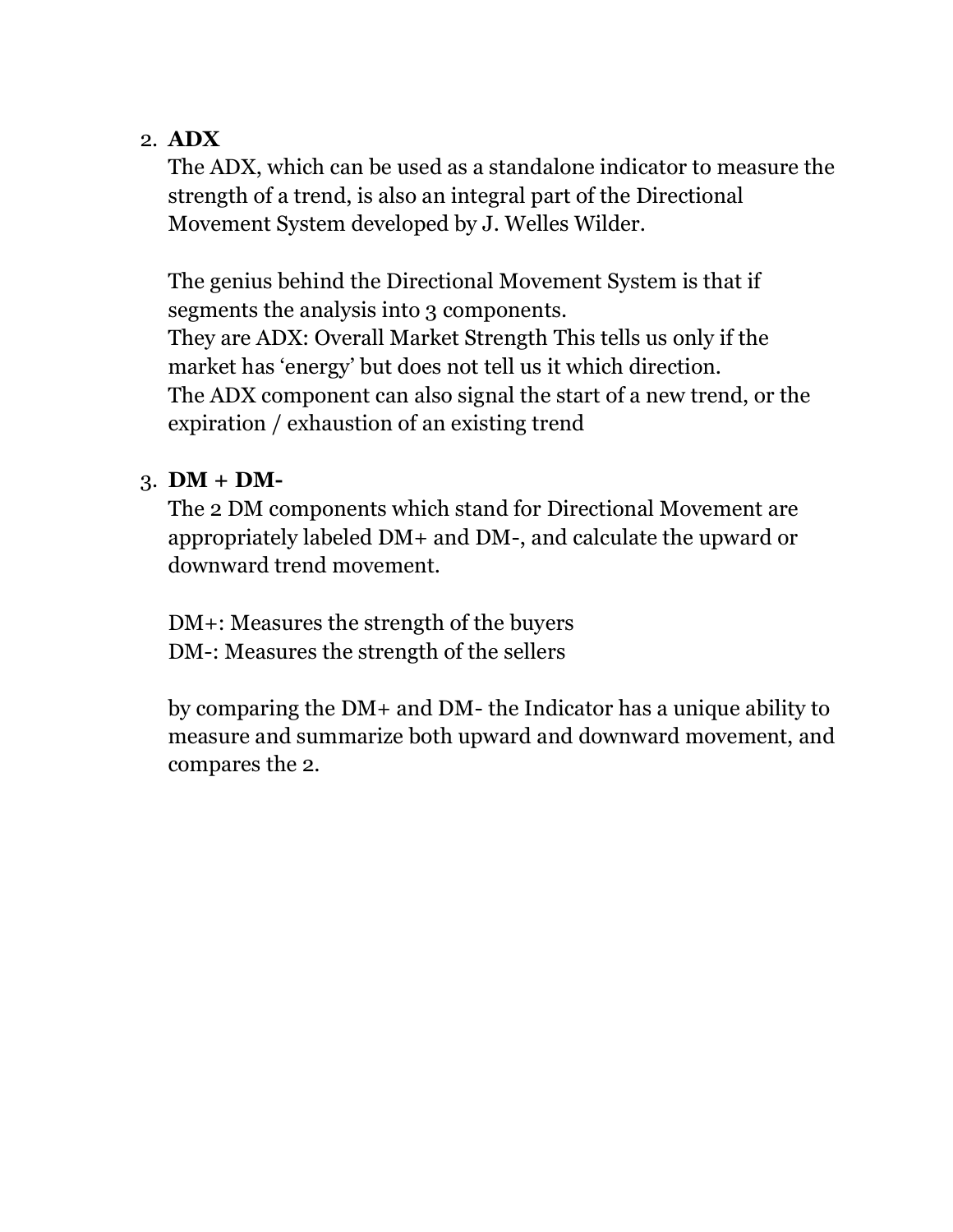## **The Chart**

Once your chart is built with the proper indicators in place, it becomes your template, your main workspace for performing technical analyses on any stock, index, futures, Forex pair, commodity or currency

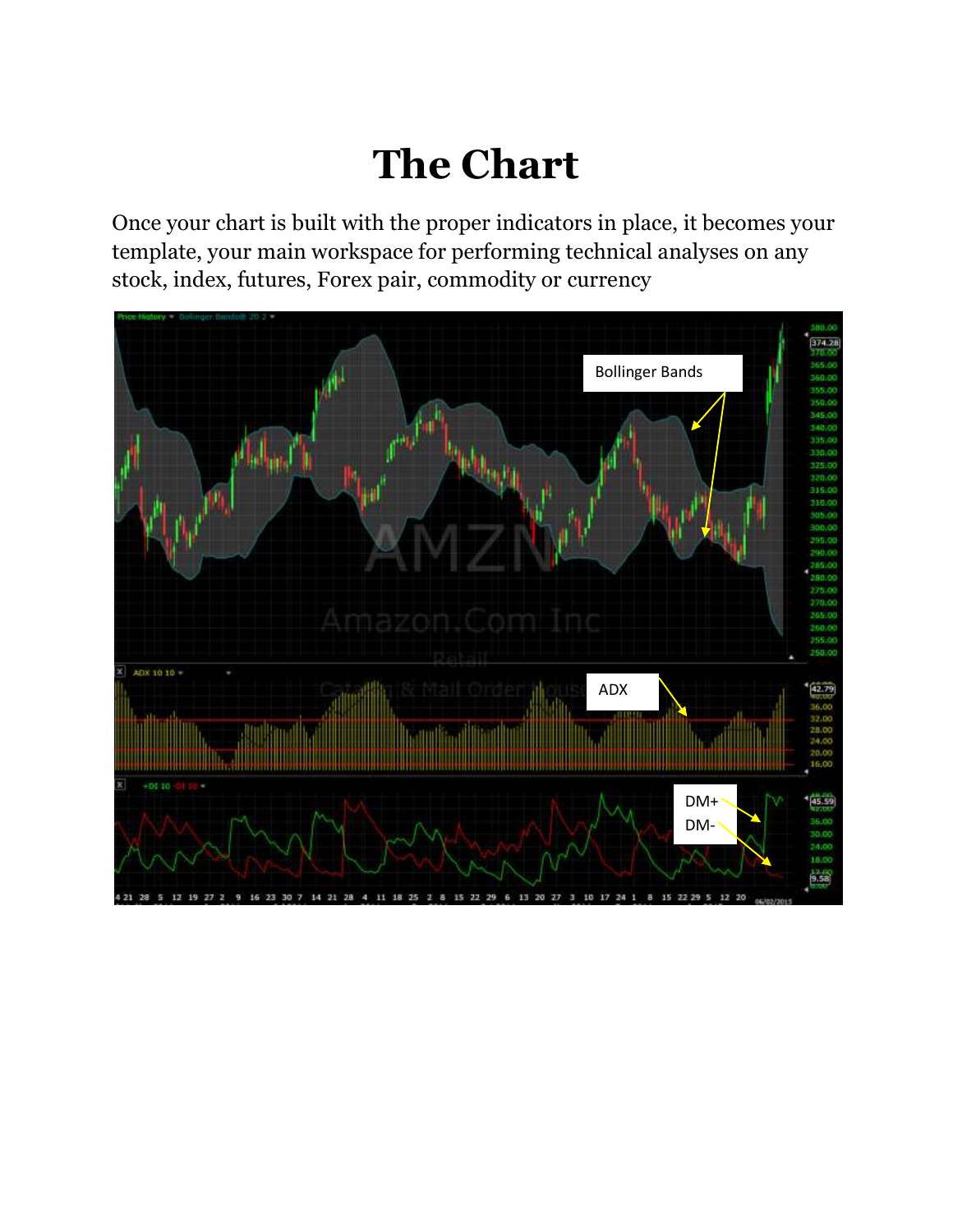## **The Analysis**

#### **Finding the Stocks that are About to Explode**

Now that you have an understanding of the tools you are using, and have configured your chart for analysis, save your chart as a template.

This will allow you to scan through a large number of different stocks without ever having to change the chart itself.

By creating a list of companies or markets that you want to analyze, all you need to do is simply click on the symbol and the chart will update to that particular stock chart.

You can see from the image below that clicking on the symbol for CME, immediately brings up a chart of CME with all the indicators already in place.

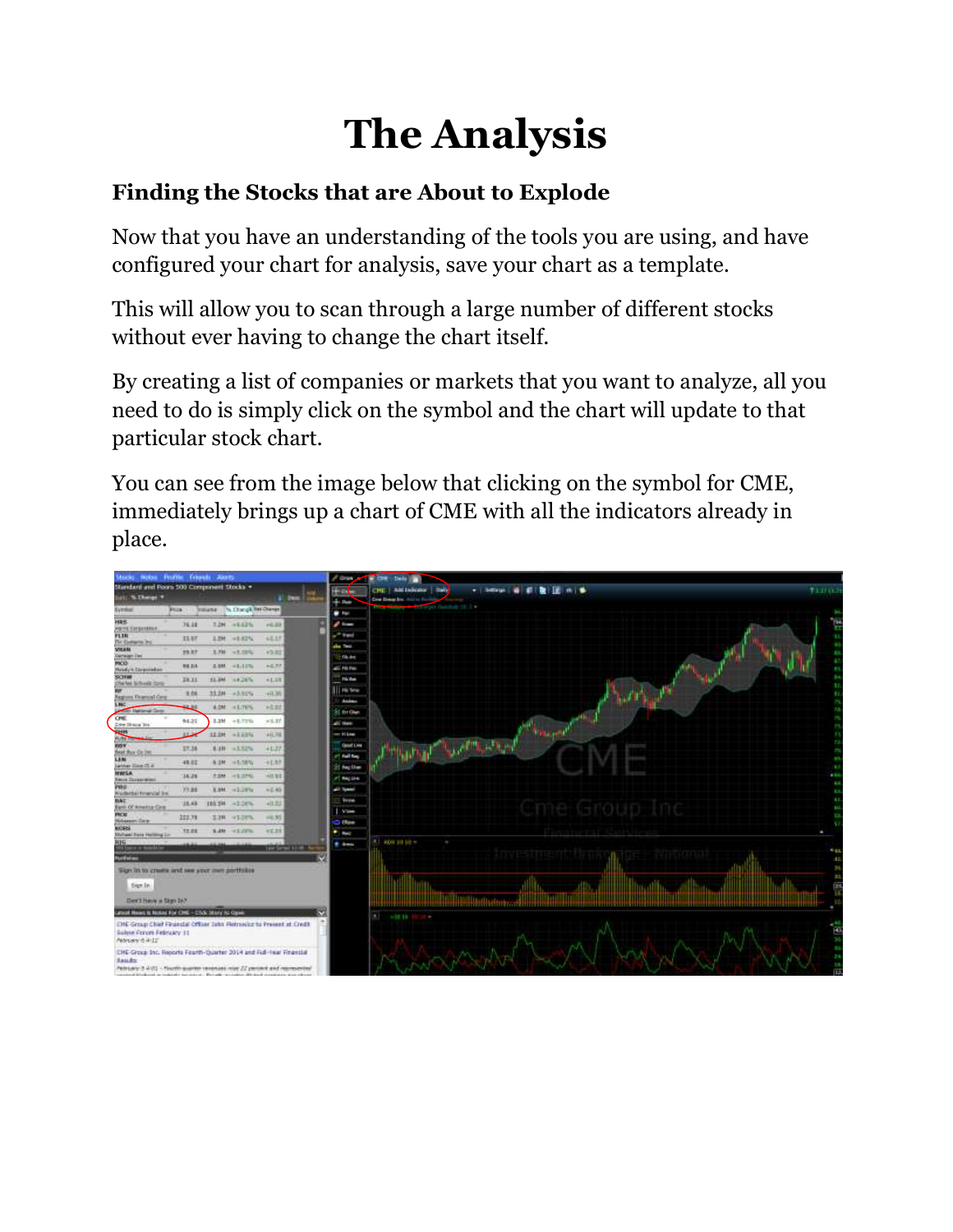**STEP 1:** Scan for stocks with a rising Bollinger Band Channel, this indicates that the prices are in an uptrend.

**STEP 2:** Look for pullbacks to the lower Bollinger Band; this indicates a short term retreat in price in an otherwise Long Trend.

**STEP 3:** Look for the ADX to Drop below 20 and begin rising again; this indicates that the short term pull back is nearly over and prices should resume moving higher consistent with the longer term trend.

**STEP 4:** Enter trades as close to the lower Bollinger Band as possible while the ADX is climbing off of 20, e.g. 20-24 range.

**STEP 5:** Monitor your trade. Never leave a trade without checking on it at least once a day.

**STEP 6:** Plan your Exit. Exit the trade on exhaustion, when the ADX crosses into the exhausted region, (above 40)

**STEP 7:** Exit the trade on a failure if the DI- Crosses above the DI+

**STEP 8:** Always have a stop loss. This is the maximum financial loss you are willing to take on any single trade or position. E.g. if your maximum allowable loss is \$1,000 and you have purchased 1,000 shares, then your Stop Loss is a \$1 move below your entry price

All of the conditions above can be inverted when looking for short selling opportunities.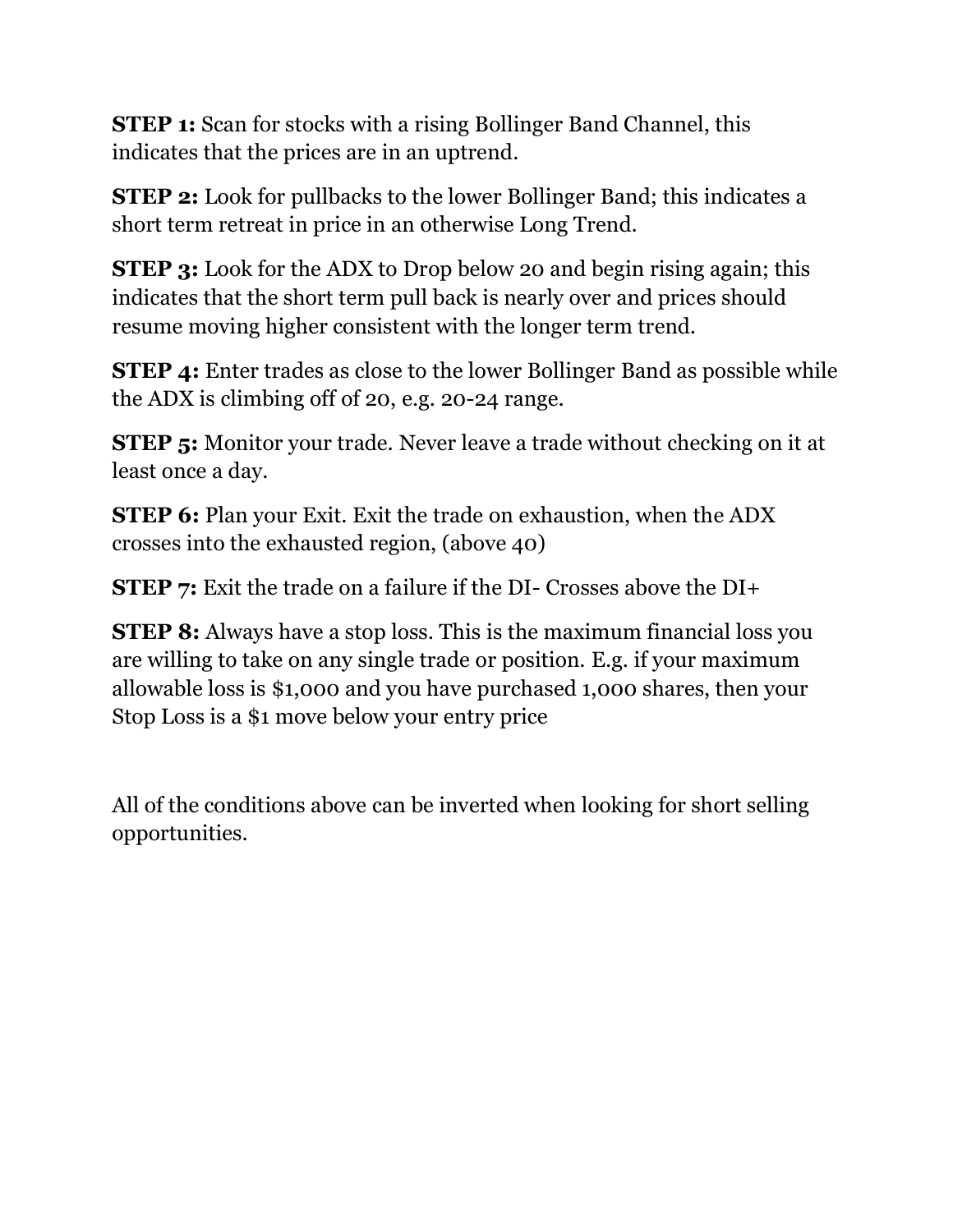### **Examples**

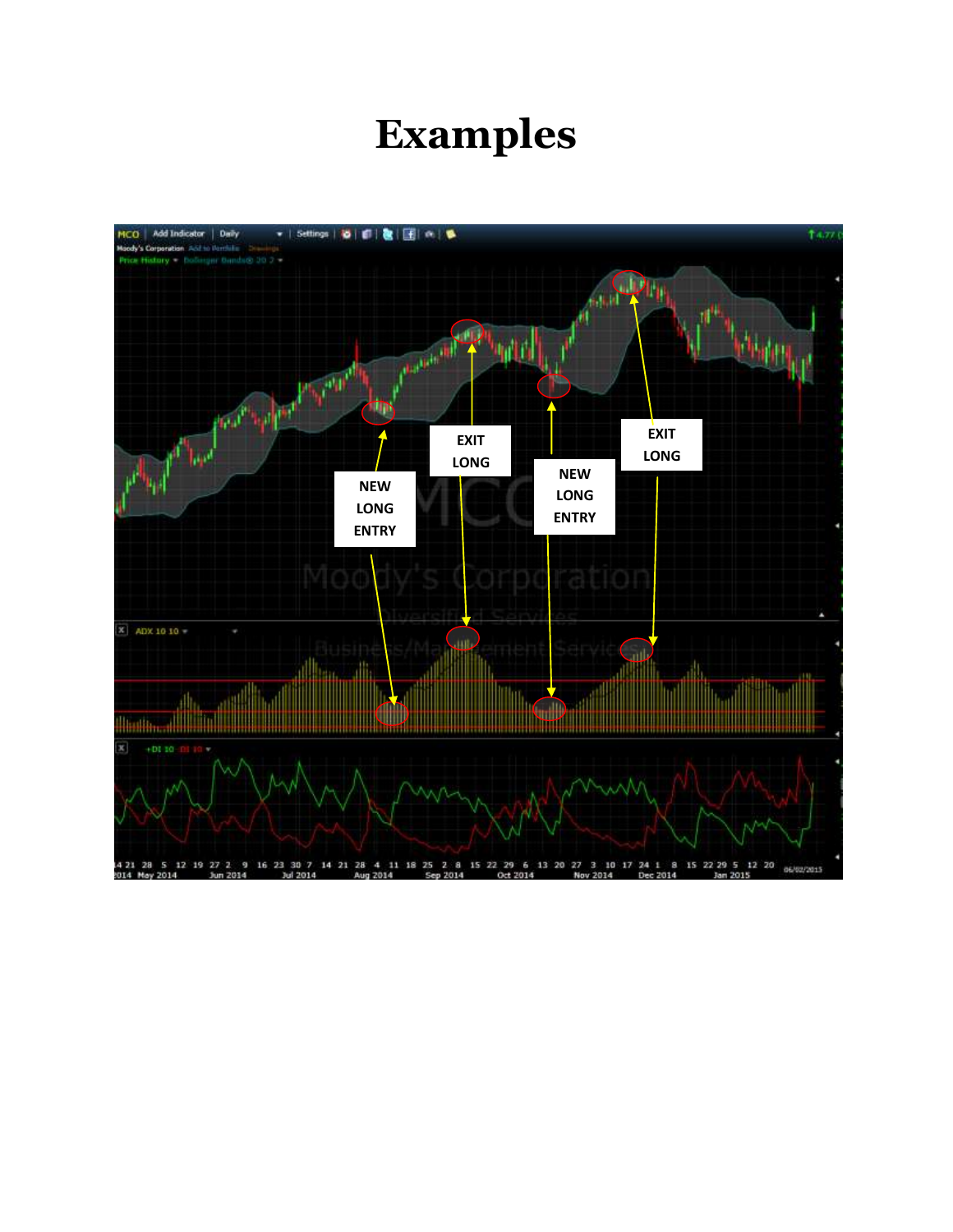The ADX DMI trading system is incredibly adaptive and easy to use. It is easily learned and quick to deploy.

This approach works equally well on Stocks, Futures, Forex, Commodities…

Charting time frames and indicator settings can be accelerated for Day Trading, or slowed down for Swing Trading and Investing.

# **To learn more about the ADX and other system please visit our website at**

## **[CHARTPATTERNTRADING.com](http://www.chartpatterntrading.com/my-bid)**



Greg Weitzman

President / Founder TheTradingZone.com ChartPatternTrading.com